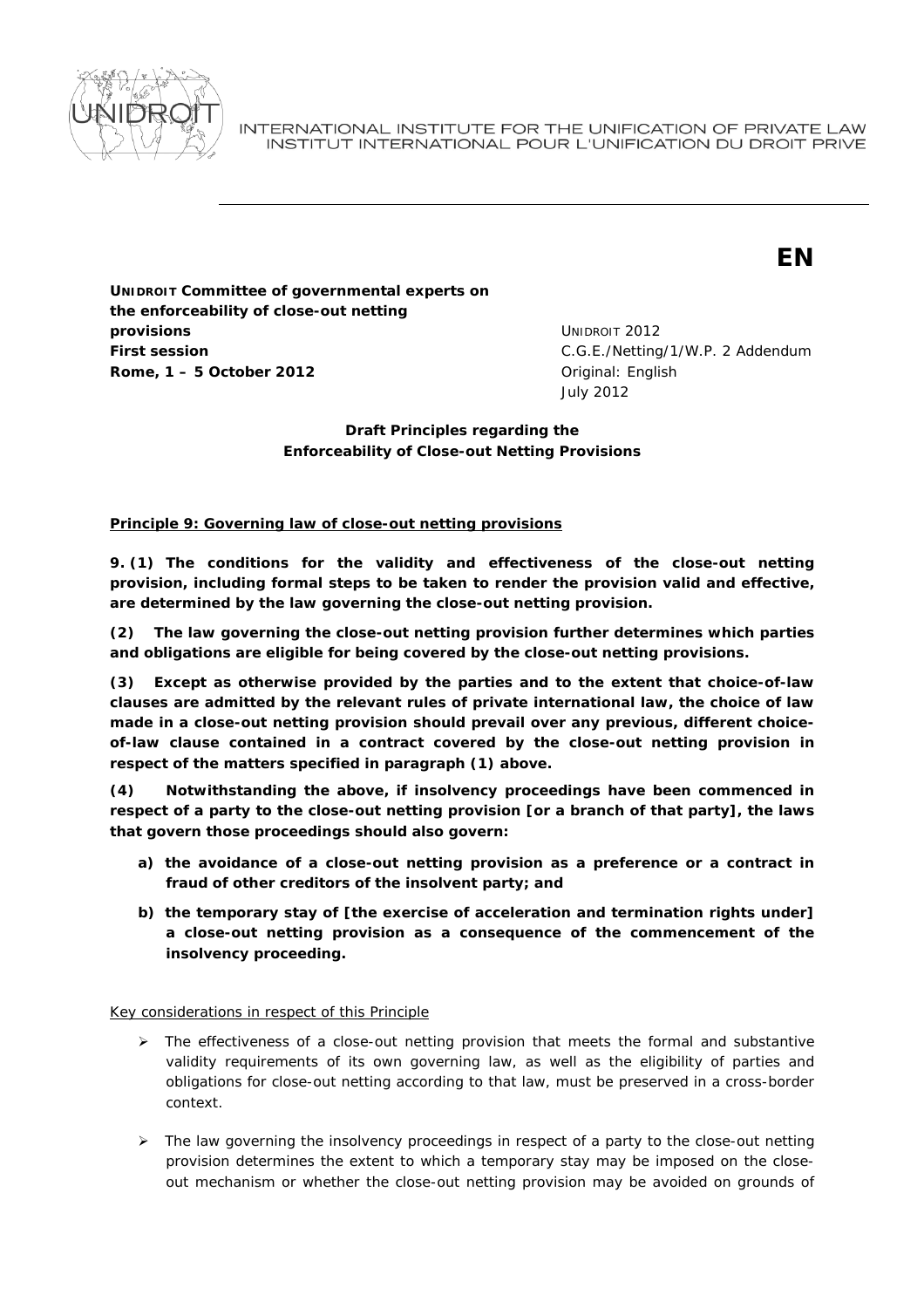fraud or preferential treatment, but should not otherwise affect the validity or enforceability of a close-out netting provision that was validly entered into in accordance with its own governing law.

## Explanation and commentary<sup>1</sup>

119. The majority of financial market transactions, for example derivatives, foreign exchange, securities lending and repurchase contracts, are concluded using standard documentation ('master agreements'). A number of master agreements are available for the various types of financial contract and for various jurisdictions. While master agreements are not necessarily tied to any one particular applicable law, the laws of some jurisdictions are often chosen for cross-border agreements.

120. Most legal systems recognise the principle of party autonomy in contractual relations, leaving the parties free to choose the content of their mutual obligations. In many legal systems, this principle also entails the freedom to choose the law governing the contract.

121. Market participants choose the governing law of a close-out netting provision on the basis of their assessment of the suitability of the chosen law to adequately govern their obligations under the close-out netting provision. Most jurisdictions with developed financial markets recognize the freedom of parties to financial contracts to choose the law governing their transactions, including a close-out netting provision.

122. However, several jurisdictions do not yet generally recognise choice of law in contractual matters, or else they impose a number of limitations to its admissibility, in particular by requiring some additional connection with the jurisdiction the law of which has been chosen. In view of the objective of achieving legal certainty and predictability in cross-border transactions, it appears that it is not in the first place the question of whether the parties' choice is fully respected or different conflict of laws rules of the forum are applied instead that matters. Rather, what must primarily be ensured is that a close-out netting provision that is validly entered into in accordance with its own governing law is not later undone. As regards matters of conflict of laws, this would at least appear to entail that in jurisdictions that require an additional connection between the parties or the contract and the law chosen by the parties, the choice of a particular law to govern a close-out netting provision should not be disregarded solely on the basis that it is not the law in force in the jurisdiction where enforcement of the netting provision is sought.

123. In view of the foregoing, Principle 9 abstains from proposing a specific rule on the determination of the law governing the netting provision, be it by an acknowledgement of the parties' freedom of choice concerning the applicable law or by setting out objective criteria for its determination. An attempt to formulate a default rule in either fashion would exceed the ambit of these Principles and would appear overly ambitious in view of the lack of consensus on the proper law to govern contractual relations. The ambit of this Principle is therefore deliberately restricted to the determination of the scope of the law governing the netting provision vis-à-vis the *lex fori concursus*. Generally, parties are well-advised to consider the different legal positions under the potential applicable laws and the effectiveness of a choice-of-law clause at the moment of concluding the transaction.

### *Paragraphs (1) and (2)*

-

124. The validity and enforceability of a close-out netting provision, and the eligibility of parties and obligations for inclusion in a close-out netting set that meets the applicable requirements of its own governing law should not be affected by the fact that the enforcement of the close-out netting

<sup>1</sup> *Cf.* Study Group Doc. 3, Principles 17-19 and Doc. 2, p. 32-35.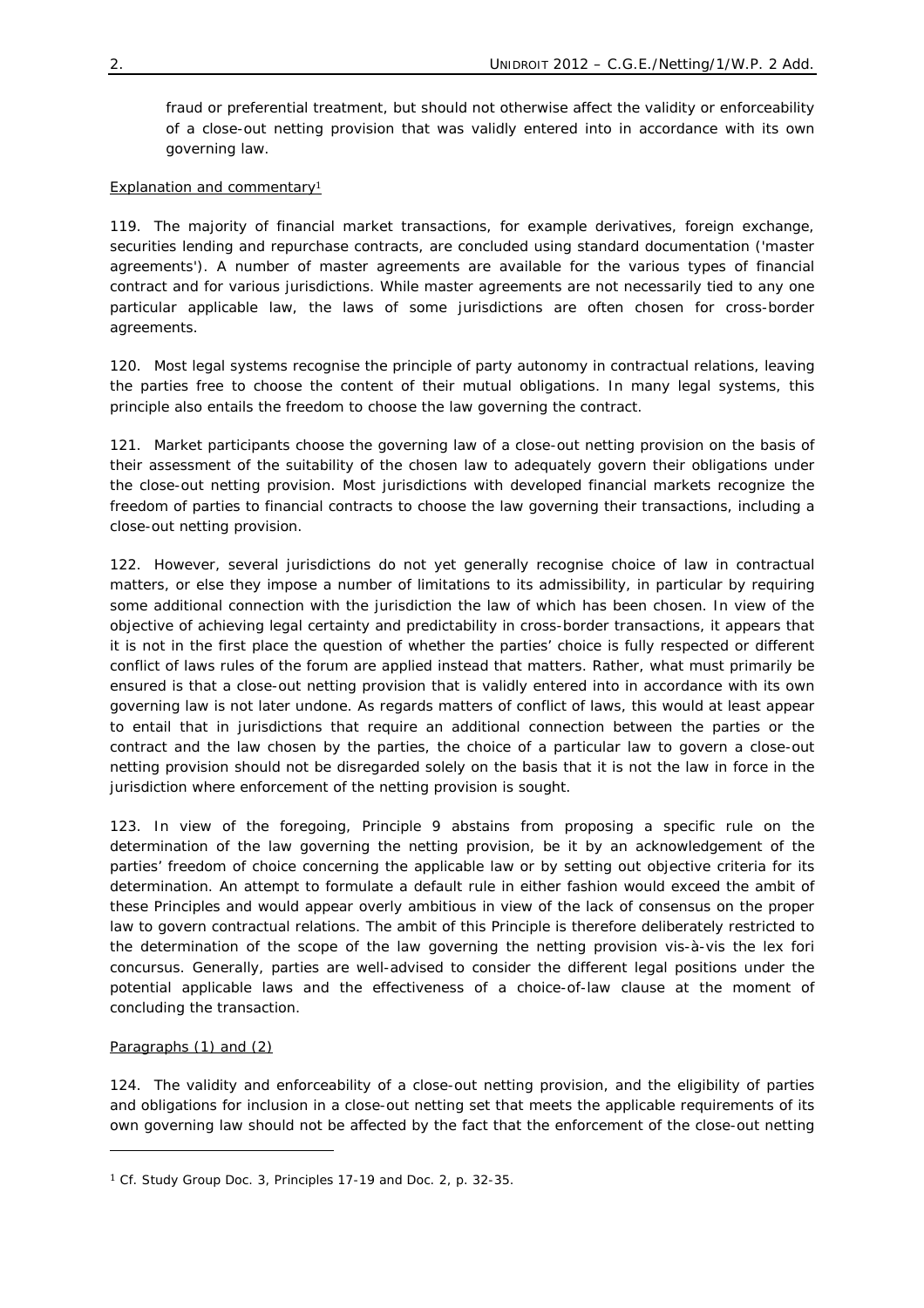provision is sought in a jurisdiction different from the jurisdiction the laws of which govern the close-out netting provision. This general rule should apply even if the enforcement of a close-out netting provision is sought in the context of insolvency proceedings commenced in the foreign jurisdiction (*cf. infra paragraphs 133-135*).

125. As indicated, the parties usually choose the law of a particular jurisdiction to govern their close-out netting provision. Where the close-out netting provision relates to the parties' obligations to a payment or settlement system or to a financial market, the law governing a close-out netting provision relating to those obligations is usually the law of the State which is applicable to the relevant system or market.

126. By the same token, the eligibility of parties and obligations for close-out netting should be established solely in the light of the law governing the close-out netting provision. The integrity of the netting set would be destroyed and the risk-mitigation effect of close-out netting nullified if the contractual coverage of a close-out netting provision were to vary according to the jurisdiction in which enforcement of the close-out netting provision is sought.

127. The phrase "the law governing the close-out netting provision" in paragraph (2) refers to the substantive law of the relevant jurisdiction, rather than to its private international law rules, but is otherwise neutral as to the particular area of the law where provisions on eligibility of parties and obligations for close-out netting are to be found. In some jurisdictions this may be the subject of specific legislation, whereas in other jurisdictions relevant provisions may be found in contract law rules, financial sector regulations or in provisions of insolvency law.

128. It is recognised that overriding mandatory rules of the forum – as distinct from simple mandatory rules – may limit the enforceability of close-out netting rules in exceptional circumstances (for instance, overriding mandatory rules that render unenforceable agreements made in performing an unauthorised regulated activity or agreements made in consequence of unlawful promotions).

129. Furthermore, certain "overriding mandatory rules" of the forum may contribute to determining the law governing the close-out netting provision, thus preventing the parties from circumventing the State's policy choices concerning, for instance, the parties and obligations eligible for close-out netting.

#### *Paragraph (3)*

130. The master agreement containing the close-out netting provision and the underlying contracts are supposed to form a so-called "single agreement". In fact, the master agreement would be valid but useless without the transactions which it is supposed to cover. If the only choice of law being made is the choice of law included in the master agreement, this will, due to the "single contract" provision, usually extend to the underlying agreements as well. There are, however, situations in which the underlying contracts may also include a choice-of-law clause. This will be unproblematic if the parties have chosen the same law both for the master agreement and the financial transactions. There may, however, be some rare cases in which the law chosen to govern the underlying contracts is different from the law contained in the master agreement.

131. If the close-out netting provision is entered into after the financial transactions have been concluded and some of the latter are governed by a different law, it could be assumed that the choice of law made in the close-out netting provision altered all previous, different choice-of-law clauses contained in the underlying contracts. The subsequent choice of law in the master agreement may be taken as evidence of the parties' intent to override their earlier choice(s) of law. However, if a close-out netting provision that includes a particular choice-of-law clause has been entered into, but the parties subsequently enter into financial contracts (covered by the close-out netting provision) which include a clause expressly choosing a different law, there may be doubts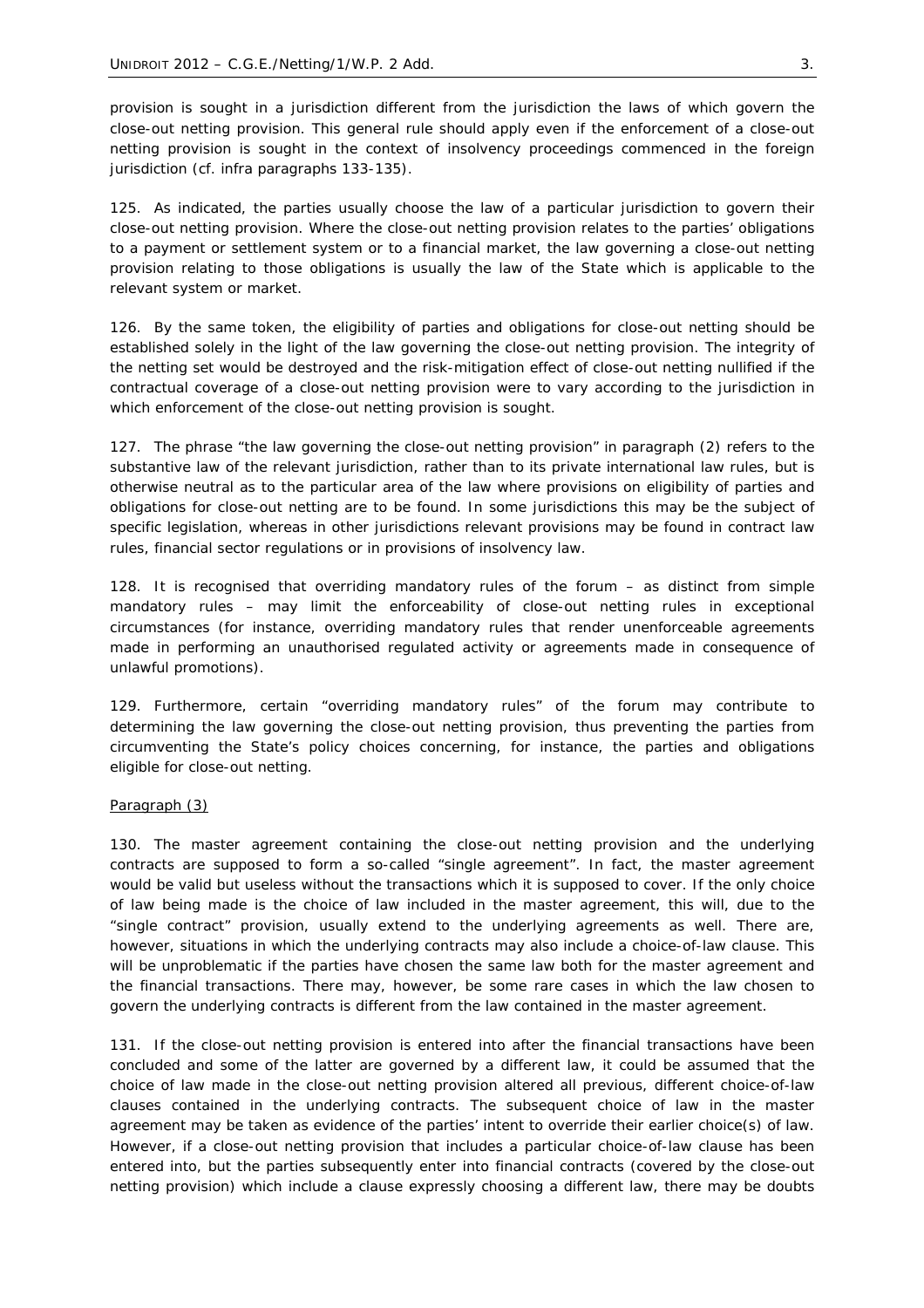as to whether the law governing the close-out netting provision prevails over the later choice made in the underlying contracts.

132. It is useful, therefore, to clarify that, except as otherwise provided by the parties, the choice of law made in a close-out netting provision should prevail over any different, whether previous or subsequent, choice-of-law clause contained in a contract covered by the close-out netting provision in respect of the matters specified in *paragraph (1)* above. The parties may also agree on a variation of the applicable law which might be especially relevant if under the formerly applicable law netting would not have been permitted in relation to some or all of their mutual obligations.

#### *Paragraph (4)*

133. One area of particular concern relates to the interplay between the governing law of the close-out netting provision and insolvency law. The baseline rule in most jurisdictions is that entitlements pre-dating the insolvency and which are valid and enforceable according to their own governing law, must be respected. In that sense, the close-out netting provisions "survive" the commencement of insolvency proceedings in respect of one of their parties. However, the applicable insolvency law determines to what extent the exercise of those rights is affected by the commencement of insolvency proceedings. Put in general terms, in the context of close-out netting provisions, the *lex contractus* establishes whether an agreement to close out and net the mutual obligations exists and is enforceable, while the *lex fori concursus* addresses restrictions concerning the questions of whether and to what extent the rights arising out of the close-out netting provisions may be exercised against the insolvency estate. The delimitation between the application of these legal regimes to close-out netting provisions is an issue of some delicacy. Its complexity is further exacerbated by the fact that there are particular conflict of laws provisions relating to netting, set-off or payment and settlement systems and financial markets which, to a varying extent, exempt insolvency matters from the application of the *lex fori concursus* ('carveout provisions')*.* 

134. These Principles generally affirm the enforceability of close-out nettings provisions despite the commencement of insolvency proceedings in respect of one of the parties, but acknowledge that the close-out netting provision may be subject to avoidance actions on the basis of fraud or preferential treatment of creditors (see the restricted scope of Principle 7 (c)(iii), *cf.* also the commentary in C.G.E./Netting/1/W.P. 2 *paragraphs 104-107* and *115*). These Principles further acknowledge, within the context of the resolution of financial institutions (which is covered by the broad understanding of the term "insolvency proceedings" within the context of these Principles, see the commentary in C.G.E./Netting/1/W.P. 2 *paragraphs* 83-84 and 116), the possibility for the resolution authority to impose a short temporary stay on the close-out mechanism (see Principle 8). The law governing the insolvency proceedings determines, *inter alia*, the extent to which such a stay may be imposed or such avoidance actions may be brought, but it does not otherwise affect the validity or the enforceability of a close-out netting provision that was validly concluded under its own governing law. In particular, as is pointed out in *paragraph (2)* of this Principle, it is the law governing the close-out netting provision, rather than the law governing the insolvency proceedings in respect of any of the parties to the agreement that determines which types of parties and obligations are eligible for close-out netting.

135. It should be noted that *paragraph* (4) operates at a different level from Principles 7 and 8. Those principles contemplate certain limitations on the enforceability of close-out netting provisions and recommend certain policy options that States may wish to introduce in the context of the application of domestic insolvency rules or resolution powers. *Paragraph* (4) of Principle 9, in turn, has the sole purpose of affirming that the laws that govern those proceedings, rather than, for instance, the law that governs the close-out netting provision itself, should control the matters specified in *sub-paragraphs* (a) and (b). The manner in which such laws should address those matters, however, is the object of Principles 7 and 8. In line with the underlying philosophy of the